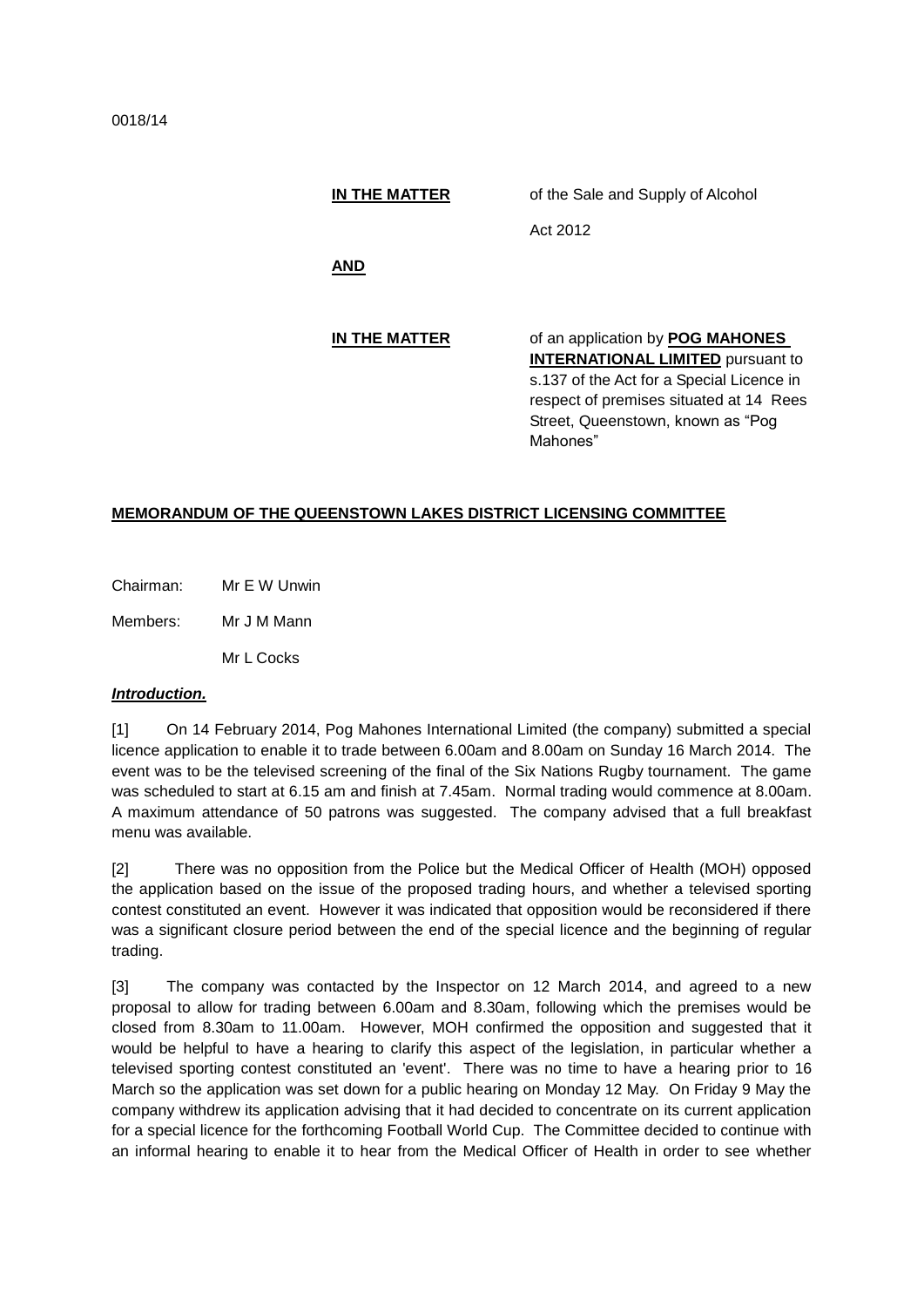some guidelines could be issued. We are grateful to MOH for the helpful submissions that were made.

### *The Informal Hearing.*

[4] The basis for the MOH concerns was that increased availability of alcohol would lead to increased consumption and the link between consumption and harm was well established at community level. It was accepted that if consumption occurred in a regulated setting such as licensed premises, then the level of risk associated with increased consumption may well be reduced, but not necessarily the harm occurring as a consequence of such increased consumption. The contention was that the event had been created in order to extend trading hours and normal activity.

[5] The MOH case rested on the comments made by the Liquor Licensing Authority in a Christchurch case viz: *Armstrong [2003] NZLLA 927*. The events in that case were 'Super Rugby games' to be televised on Good Friday and Easter Sunday. One game on Good Friday involved the home team playing on its home ground in Christchurch. The local District Licensing Agency had granted applications to watch about six hours of 'Super Rugby' games on the Good Friday only. The Police had appealed and the Authority upheld the appeal on the basis that patrons would not be 'attending the event".

[6] However the Authority clearly had reservations on the issue. It made these comments at paragraph [47]:

"*We regret having to rule in this way because there is clearly a public demand for televised sporting events in licensed premises. If agencies adopt a more robust approach and allow special licences for watching televised events that is a matter for them. It is not for this Authority to rewrite the plain words of a provision in a statute where no ambiguity exists. It seems to us that the public demand for the ability to watch events on television has to be met by a change in the law."*

[7] It was not long before the Authority softened its approach. In *Reynolds [2004] NZLLA 246* the Authority was persuaded that watching a televised event fell within the parameters of a special licence. It commented as follows:

"*Nevertheless, it is our view that there may be occasions where events are televised which would justify the granting of a special licence. There may also be times where a special licence would be granted to sell liquor to persons attending a social gathering which involves the common purpose of watching an event on television. There would need to be an element of control over who could attend the occasion or social gathering. That element of control in respect of the occasion might well be reflected in the pre-selling of tickets or a charge for admission.* 

*In either case ordinary members of the drinking public would be excluded. The occasion might include a meal and/or guest speakers and/or other entertainment based around the television broadcast. In the case of a social gathering there would have to be a connection between the common purpose of the members of the group and the event being broadcast. In cases such as the above, it will not be the nature of the event being televised which would be the determining factor, but the nature of the occasion being promoted."* 

#### *Conclusions.*

[8] We would have granted the current application. It was a one off occasion and the times were carefully truncated to fit around the game. The company was prepared to close for a significant period after the game. Numbers were not high. If the price of a ticket been able to be used towards the purchase of a breakfast that would have been a 'game breaker' for us.